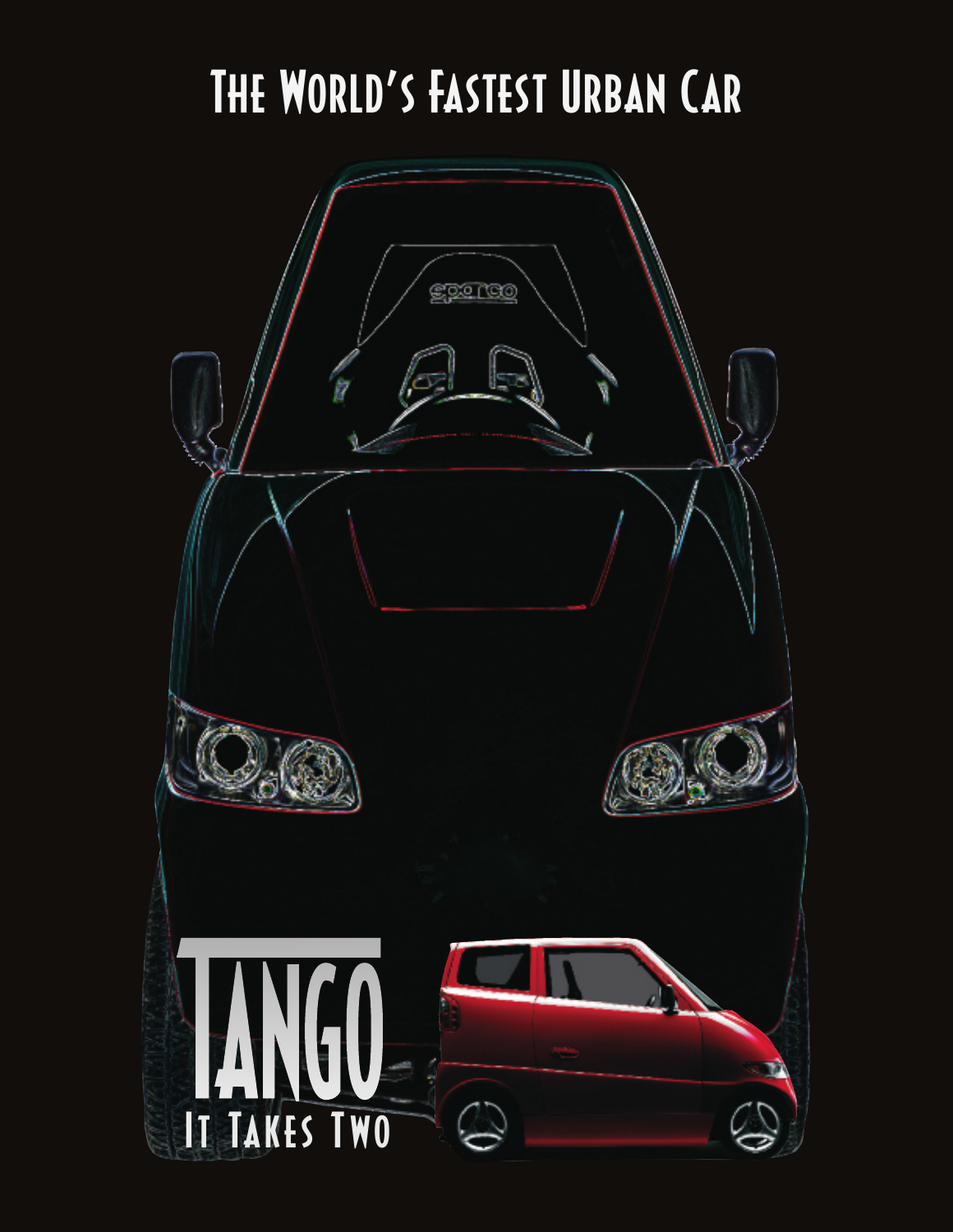# meet the tango



#### beat traffic

The Tango's ability to maneuver through traffic is second to none. Like a motorcycle, it can change lanes to gain advantage in traffic better than any car in history. Unlike a motorcycle, it is safe, dry, climate controlled, and can securely carry a reasonable amount of cargo.

Where lane splitting is permitted (i.e., driving between lanes of stopped or slow-moving traffic), such as California, Europe, and Asia, the advantage can be staggering. In extremely heavy traffic, a Tango or motorcycle can travel in 20 seconds the distance that a car travels in 20 minutes.

#### help forge a congestion-free future

TheTango can fit in a 6-foot half-lane with more clearance than a truck has in a full 12-foot freeway lane.This virtual doubling of lane capacity can make the traffic jam a fading memory.

#### parking

ATango can park perpendicular to the curb, in left-over spaces between cars or driveways, next to buildings, or in unused corners of parking lots—in thousands of heretofore-unusable parking spaces.

## introducing the world's fastest urban car

The revolutionary commuter vehicle that combines the speed and agility of a motorcycle with the security and comfort of a sports car.

#### safety

The Tango's racecar-style roll cage design, its 4-point harnesses, its low center of gravity, and a weight comparable to a midsize sedan combine to make theTango extremely safe.



Side protection is more than 4 times that of a typical SUV.

4-point pilot seat belts with inertia reels are similar to a race car harness, but easy to get into.



#### stability

With 2,000 lbs. (mostly batteries) under the floor, the Tango's static rollover threshold is equivalent to a 5-star NHTSA rating, placing it in company with the lowest slung sports cars.

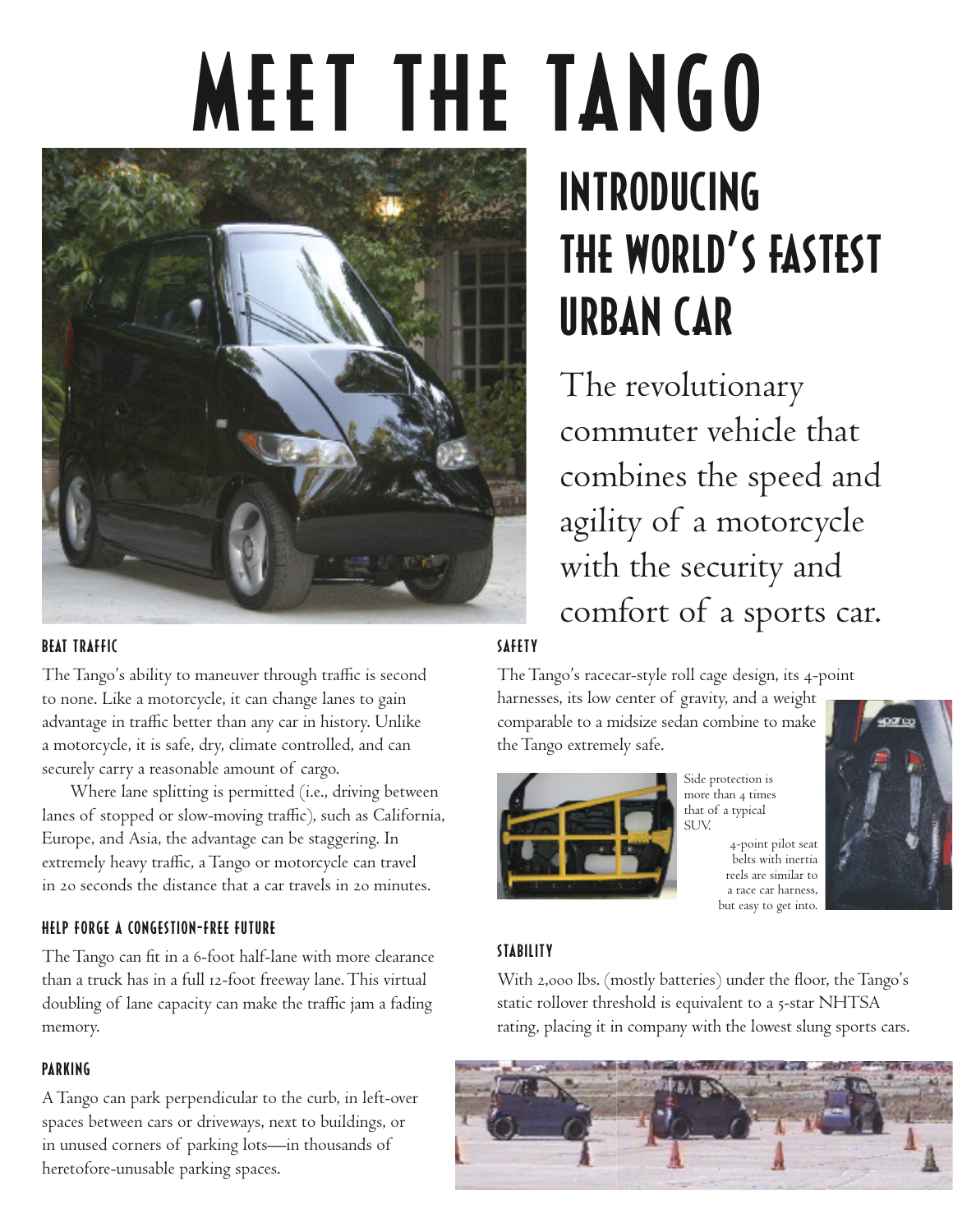

Burnout in high gear with 10-inch racing slicks.

#### acceleration and top speed

With over 1,000 ft-lbs. of torque, the Tango can accelerate from zero to over 130 mph in one gear.Without needing an energy-robbing transmission or differential, it accelerates from zero to 60 mph in about  $4$  seconds and finishes the standing  $\frac{1}{4}$  mile in about 12 seconds at over 100 mph. ⁄

#### economic justification

If an executive who earns \$200,000 per year (or about \$100 per hour) saves 20 minutes each way to work and back by lane-splitting, filtering, and parking, that's a savings of \$1,400 per month. Monthly parking fees in San Francisco are typically \$250 for a car, or \$50 for a motorcycle, giving a \$200 monthly advantage to theTango driver in these circumstances. The combined savings of \$1,600 per month would pay for the \$108,000T600 carbon fiberTango in under 6 years.What else could you drive that would pay back the purchase price?



It's hard to ICE out aTango *(ICE out: parking internal combustion engine vehicles in charging spots reserved for electric cars).*

#### it only works for 90% of your trips

TheTango was not designed to replace the family car. It was designed to add a transportation option that gives speed and convenience never available before. According to the US Bureau of Transportation Statistics, 90% of all automobile trips are single occupant, and the average roundtrip commute is 20 miles.With relatively inexpensive leadacid batteries, the Tango can travel 3 times that far on a charge. With lithium-ion batteries, over 200 miles is achievable. Driving a traditional car to work instead of aTango would be like driving a motor home across town to run an errand.



The Tango-It takes two.

#### convenience

Would you rather fill your cell phone with gasoline every few days—or just plug it in every night? It's the same for the Tango. Just plug it in and use inexpensive electricity. A dryer outlet will give most of a charge in an hour, or a full charge in less than 3 hours.With a 110-volt outlet, it's still easily charged overnight.With a 200-amp off-board charger, theTango can be charged to 80% in about 10 minutes.

Virtually maintenance-free, theTango has no oil change or tune-up requirements to consume your time and money.

The Tango has front and rear trailer hitch receivers that can be used to push or pull your plane in and out of the hangar, tow a generator trailer for extended range and additional storage, or allow theTango to be towed by a car or motor home.



Note the lack of body roll when the Tango is thrown hard into a corner with 9-inch front and 10-inch rear racing slicks.

TheTango's ballasted design is internationally patented. *(Proof-of-concept Tango at the Marina Autocross)*